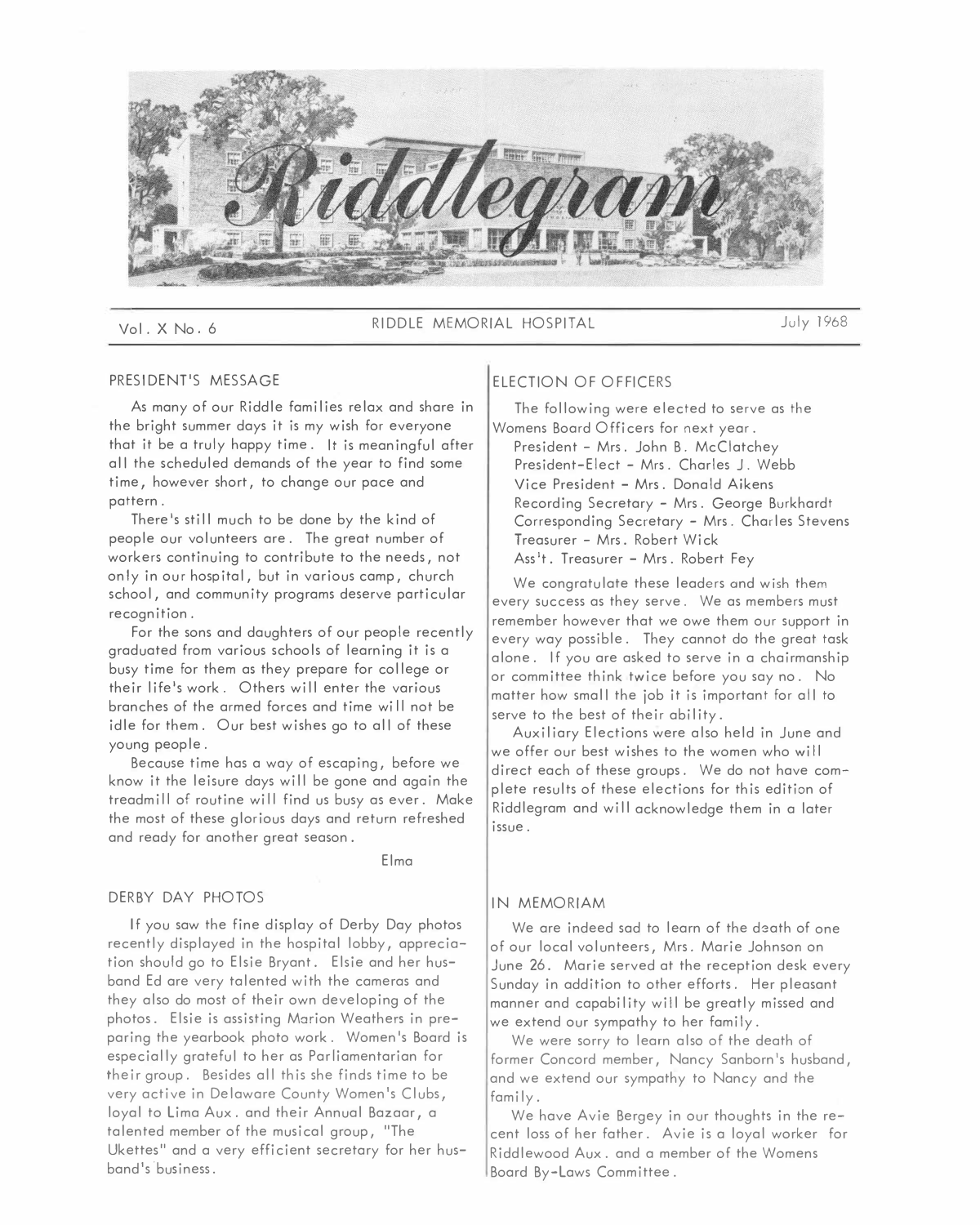# GREAT DAYS ARE COMING Friday night, Oct. 11 and Saturday Oct. 12

Your Country Fair

SPECIAL EVENTS - they're all special but a few of the new goings on are Saturday 10 A.M., the Fair will open with the PMC Band and Pershing Rifle Team entertaining.

Buttons will be all the rage this Fall, the politicians will wear an assortment, kids their Charlie Brown buttons, teenagers their special idol band and if you're for Riddle you can't afford to not wear the new Riddle button. It's big and bright and says Every Riddle Bit Helps. They'll be available from your Auxiliary President, the Merry Token shop, the Board meeting and just about anyone can find one. They'll cost a mere 15¢ so get yours early.

The Teen Scene buoth is newly created to stimulate and place new emphasis on the younger group activity. There will be great goings on here for the young people. Even if you aren't a teenager you're allowed to look in I'm sure.

The Beehive will really be buzzing this year with top prizes. A see through umbrella with \$25 shinning on it for only 10¢ a chance. A basket full up to the brim with Cheer for only 50¢ a chance.

 $SPECIAL NOTICE - don't buy Color TV yet.$ Wait and take your chance on a 16" Emerson, UHF, wood cabinet from our Beehive for only 50¢ a change or  $3@$1.00.$  Call Fannie Green -LO 6-0787 and get your chance soon.

A copy of Fair program is going to be given each patient in the hospital on Fair day. It is hoped that some one or an Auxiliary will sponsor this idea? All offers call the Fair Chairman at once.

Could you use \$1000. 00 or maybe \$500. 00 or even \$200. 00. If so there's a great way to get it. (If you can't use any, don't throw it away Riddle can use it real easy.) Just buy a chance. Call Donnie Watson LO 6-6009 and she will see you get all you want.

P.S. A note to all chance book holders, now is a greet time to see your chances.

The following booths need your help: HANDCRAFT - Handmade specialty items you have a talent for, also maybe you would like to help make some of the booth's ideas, if so call Dot Kennedy KI 4-5054.

ANTIQUES - Maybe you have something you'd like to donate to this booth. Ideas are old oil lamps, linens, laces, buttons, baskets, pictures. Or, maybe you have just something nice if not antique. If so call Mary Rhoads KI 4-8929.

FLEA MARKET - Here's your chance to help Riddle Country Fair and also clear your basement, garage, etc. with items you no longer need. Call Mary Devenny Kl 3-3242. If you need someone to call Continued on page 3

# KEEPING UP WITH RIDDLE PEOPLE

No official report as yet but everyone knows Rose Tree's Swim Party a huge success. The day, the food, the music, everyone and everything combined to create the great results. President Shirley Purnell deserves the vacation she is taking and all of Rose Tree's members deserve credit for putting their project over .... If you visited Strawbridge and Clothier, Springfield recently and saw the art work in their auditorium you would note how many Riddle people were involved . . . Concord has several traveling members, among them Silva Small who with family are on a camping trip to Calif. President Dot Heyburn and family spent three weeks in Ocean City, N. J. . . . If you are sailing in the Lake Wallenpaupak area this summer watch for seaman Dottie Rolison who with hubby and family will be skimming around the lake while they vacation at the Lodge there . . . Nether Providence held another of their enjoyable picnics at Bea Stevens place recently. This event is held each year primarily as a member get together for fun and to invite prospective members . . . N. P. 's Barbara Bailee and family have returned home after a two week tour of Portugal, Spain and England.

.. Springfield gals are taking the summer with ease. Helen Hill visits at the shore as likewise does Mary Mallon and family ... Riddlewood people are busy with vacations, home projects, golf practice, etc. Mabyl Webb and husband recently visited in Buffalo. It's a small world - The Geers found, recently visiting friends in Ocean City they discovered the neighbors were the Heyburns. Gary Geers, husband of Pres. Ann was elected vice president of the Cancer Society of Delaware County . .. Saize McCaulley's husband has been a patient recently at Riddle. Hope he's much improved by now. . . Beatty Hills Jeannette Pappas is enjoying the blue waters of Hawaii. Her father Mr. Chris New will accompany them. . . Lima Aux. member, Blanche Haebel is a patient at Riddle we ore sorry to learn. Lima regrets losing member Ginny Wearn whose hubby was transferred to N. Carolina. Several Lima gals are traveling, the Ockerblooms to Fla., Noel's to N. C. while Ken is with reserves, Peg Lank and Lit Rhodes to Nova Scotia . . . Middletown will be saying good bye sadly to four of their members. Due to transfer Kay Patrolick, Anne Stover, Marion Densmore and Jean Barrett will be making homes elsewhere. Joan Middleton and family are spending sometime in England with their families. Pres. Betty Wilkinson enters Riddle in the near future for a stay which we hope will be short and pleasant . . . Dot Durrett of Lima will be moving soon to a new home near West Chester. Dot is a charter member of Lima from 1958. Her friends all wish her happiness in new surroundings and hope that she wi II always re-Continued on page 4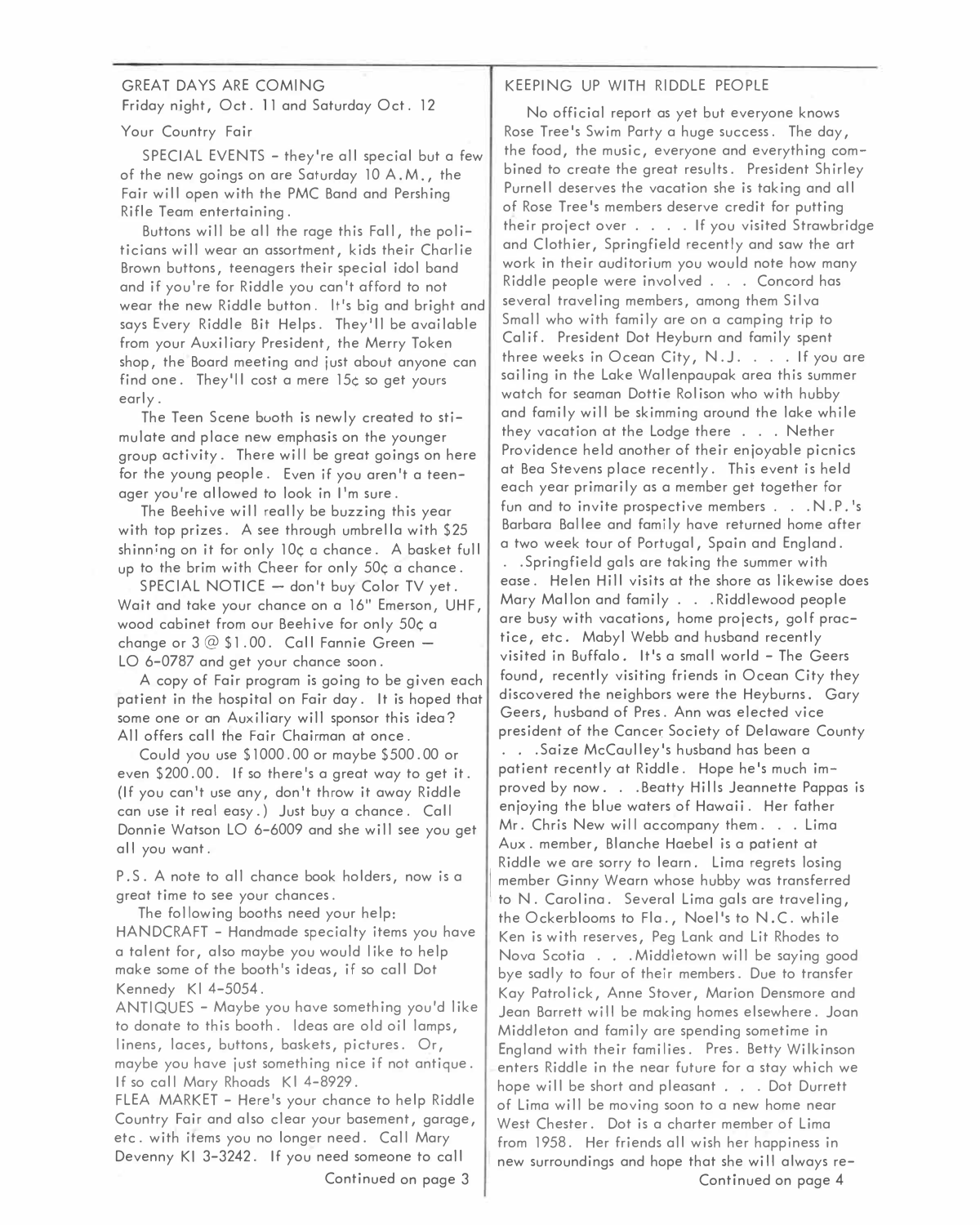### VOLUNTEER OFFICE

We are happy to welcome Mrs. Sandra Bullock in charge of the office these summer months. Sandra took charge following the resignations of Skip Baird and Esther Read and she is doing a very commendable job.

We hope that Esther Read has gotten happily settled in her new home in Conn. and we 're sure Skip is enjoying her vacation in the Bahamas.

We list the new aduet volunteers this month. Miss Karen Campion - Nurses Aide

Miss Lucy McMichael - Receptionist

Mrs. J.E. (Carol) Rainwater - Receptionist and Major Treat.

We would also like to warmly welcome back Mrs. H. F. (Olive) Habbersett, a loyal volunteer who has been out some time due to illness.

A special word of thanks to Coordinator of Volunteers, Dot Heyburn who so generously added to her duties the treasurer task for the Merry Token shop. We are especially grateful to Jane Cliff and say a big thanks to her for having done this job this long time and so well. She has truly earned a rest but those knowing Jane doubt she will be very idle.

### HOSPITAL TO FORM RACING ASSOCIATION

The Riddle Memorial Foundation, fund-raising unit of Riddle Memorial Hospital, has disclosed that it will apply for a racing license under a program to benefit Riddle and other area hospitals. The move was viewed as unprecedented in Pennsylvania and perhaps the nation; however, the Irish sweepstakes benefit many hospital programs in Ireland.

The Foundation has begun incorporation proceedings for the Man O' War Racing Association which would operate a flat racing track at Liberty Bell Park. Man O' War was the famed race horse owned by the Samuel D. Riddle, original benefactor of the hospital which bears his name.

Mr. Donald Laughlin, administrator of the hospital spoke at the June meeting of Womens Board to discuss this program. It will be several weeks before the results of the application will be known.

#### GREAT DAYS from page 2

for items call Peggy Wells Kl 3-0503 or Carrie McDowell KI 4-0693. Suggested items are lamps, jewelry, paper back books, glass, kitchen ware, electrical appliances, small furniture items. TOYS - Make another child happy with Junior's discarded toys. Call Eukie Brooks LO 6-9288. PARCEL POST PACKAGE - Gift items, nice ideas especially for men and children needed. BAKE BOOTH - Any baked items needed for this booth. Make your special cake, pie, bread, cookies, casserole dish, etc. Call Mary Taylor LO 6-4335 and tell her what you'll make.

#### ACTIVITY AROUND

The summer months make for a well deserved and pleasant pause for most of the Auxiliaries. However, many plans and ideas are being thought about and worked on during this time.

Moylan would appreciate your saving for fhem any children's used clothing the young fry may have outgrown or decided they don't like. They ask only that such items be clean and in good repair . . .

Riddlewood plans a social night for their members just to keep things lively in the Aux. The event will be held at Pres. Ann Geers home.

Middletown are thinking ahead for they ask you mark your calendar with their dance at the Old Mill on Oct. 19th. Joan Middleton chairmans this event and an experienced hand she is after her great success on the 1967 Charity Ball . . .

Concord has delicious Cherrydale summer candy for sale. Just the thing to pep up your energy after a trip to the pool or golf course. Nice idea too for the hostess gift. Just dial Katherine Hill  $-$ GL 9-1796 . . . .

# RIDDLE THRIFT SHOP - South Avenue, Media

Riddle Hospital has a very important crutch in the form. of its Thrift Shop. Though away from the center of the Hospital activity it has a tireless performance all its own. Behind that bright yellow canopy are the rooms that quarter the shop. Entering to the left is the cashiers booth, then almost the entire balance of the room area is sales floor. Here table to table, rack to rack are to be found the many hundreds of clothing and household articles, books, toys, and numerous other items that make the shop what it is. One need only to pause a moment to realize the vast amount of physical labor expended to prepare and maintain this area of the shop. Beyond this one finds a too small room devoted to inventory, checking, tagging and pricing of all the merchandise. Still smaller area is the office and here the bookkeeping records, correspondence, and general office detail is done. The shop does a great service, it not only aids our hospital financially but offers an outlet for those who have items they can no longer use but can't afford to discard. It gives everyone the opportunity to purchase many things of value. If you haven't visited the shop lately be sure to do so when it reopens in the Fall. ( In 1967 even with its relocating problem its financial statement showed a gain of nearly \$3,000.00 and its contribution to the Womens Board for 1967 was \$12,000.00. Is it any wonder we appreciate our Thrift Shop? We could not begin to adequately thank everyone who has made this success. We do know that the chairmanship of this project is a work laden one and Irma Scholten deserves a big thank you for her efforts. We are happy to, print Irma's letter to her workers and we add our thanks to them most sincerely.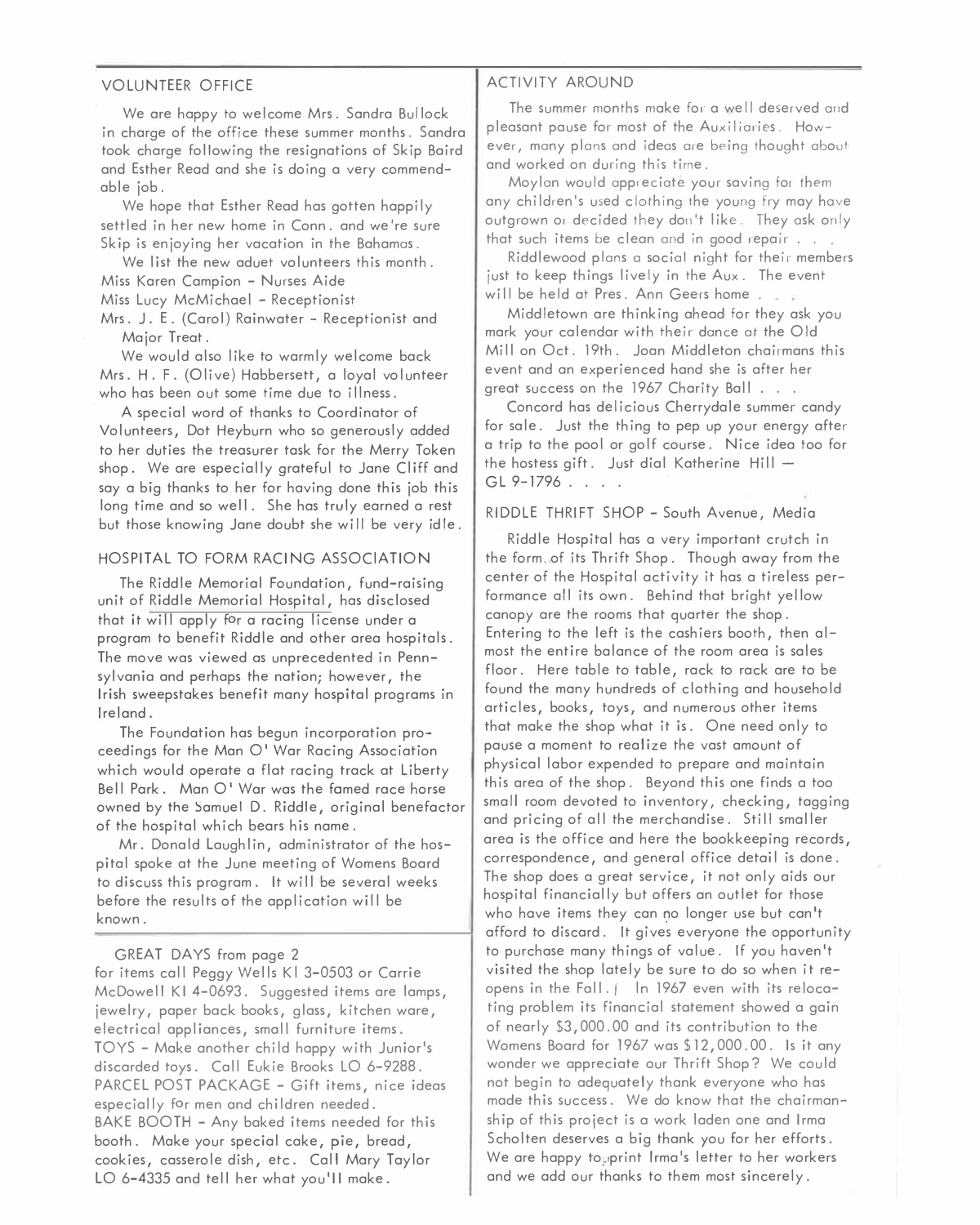# VOLUNTEER OFFICE

We are happy to welcome Mrs. Sandra Bullock in charge of the office these summer months. Sandra took charge following the resignations of Skip Baird and Esther Read and she is doing a very commenda*b*le *j*o*b*.

We hope that Esther Read has gotten happily settled in her new home in Conn. and we're sure Skip is en*j*oying her vacation in the Bahamas.

We list the new aduet volunteers this month. Miss Karen Campion - Nurses Aide

Miss Lucy McMichael - Receptionist

Mrs. J. E. {Carol) Rainwater - Receptionist and Ma*j*or Treat.

We would also like to warmly welcome *b*ack Mrs. H. F. (Olive) Habbersett, a loyal volunteer who has *b*een out some time due to illness.

A special word of thanks to Coordinator of Volunteers, Dot Heyburn who so generously added to her duties the treasurer task for the Merry Token shop. We are especially grateful to Jane Cliff and say a *b*ig thanks to her for having done this *j*o*b* this long time and so well. She has truly earned a rest *b*ut those knowing Jane dou*b*t she will *b*e very idle.

# HOSPITAL TO FORM RACING ASSOCIATION

The Riddle Memorial Foundation, fund*-*raising unit of Riddle Memorial Hospital, has disclosed that it will apply for a racing license under a program to *b*enefit Riddle and other area hospitals. The move was viewed as unprecedented in Pennsylvania and perhaps the nation; however, the Irish sweepstakes *b*enefit many hospital programs in Ireland.

The Foundation has *b*egun incorporation proceedings for the Man 0' War Racing Association which would operate a flat racing track at Li*b*erty Bell Park. Man O' War was the famed race horse owned by the Samuel D. Riddle, original *b*enefactor of the hospital which *b*ears his name.

Mr. Donald Laughlin, administrator of the hospital spoke at the June meeting of Womens Board to discuss this program. It will *b*e several weeks *b*efore the results of the application will *b*e known.

# GREAT DAYS from page 2

for items call Peggy Wells Kl 3-0503 or Carrie McDowell Kl 4*-*0693. Suggested items are lamps, *j*ewelry, paper *b*ack *b*ooks, glass, kitchen ware, electrical appliances, small furniture items. TOYS *-* Make another child happy with Junior's discarded toys. Call Eukie Brooks LO 6*-*9288. PARCEL POST PACKAGE - Gift items, nice ideas especially for men and children needed. BAKE BOOTH *-* Any *b*aked items needed for this *b*ooth. Make your special cake, pie, *b*read, cookies, casserole dish, etc. Call Mary Taylor LO 6-4335 and tell her what you'll make.

### ACTIVITY AROUND

The summer months make for a well deserved and pleasant pause for most of the Auxiliaries. However, many plans and ideas are being thought about and worked on during this time.

Moylan would appreciate your saving fo, them any children's used clothing the young fry may have outgrown or decided they don't like. They ask only that such items be clean and in good repair . . .

Riddlewood plans a social night for their members *j*ust to keep things lively in the Aux. The event will be held at Pres. Ann Geers home . . .

Middletown are thinking ahead for they ask you mark your calendar with their dance at the Old Mill on Oct. 19th. Joan Middleton chairmans this event and an e*x*perienced hand she is after her great success on the 1967 Charity Ball . . .

Concord has delicious Cherrydale summer candy for sale. Just the thing to pep up your energy after a trip to the pool or golf course. Nice idea too for the hostess gift. Just dial Katherine Hill  $GL 9-1796$  . . .

# RIDDLE THRIFT SHOP - South Avenue, Media

Riddle Hospital has a very important crutch in the form. of its Thrift Shop. Though away from the center of the Hospital activity it has a tireless performance all its own. Behind that *b*right yellow canopy are the rooms that quarter the shop. Entering to the left is the cashiers *b*ooth, then almost the entire *b*alance of the room area is sales floor. Here ta*b*le to ta*b*le, rack to rack are to *b*e found the many hundreds of clothing and household articles, *b*ooks, toys, and numerous other items that make the shop what it is. One need only to pause a moment to realize the vast amount of physical la*b*or e*x*pended to prepare and maintain this area of the shop. Beyond this one finds a too small room devoted to inventory, checking, tagging and pricing of all the merchandise. Still smaller area is the office and here the *b*ookkeeping records, correspondence, and general office detail is done. The shop does a great service, it not only aids our hospital financially *b*ut offers an outlet for those who have items they can no longer use *b*ut can't afford to discard. It gives everyone the opportunity to purchase many things of value. If you haven't visited the shop lately *b*e sure to do so when it reopens in the Fall. / In 1967 even with its relocating pro*b*lem its financial statement showed a gain of nearly \$3, 000. 00 and its contri*b*ution to the Womens Board for 1967 was \$12, 000.00. Is it any wonder we appreciate our Thrift Shop? We could not *b*egin to adequately thank everyone who has made this success. We do know that the chairmanship of this pro*j*ect is a work laden one and Irma Scholten deserves a *b*ig thank you for her efforts. We are happy topprint Irma's letter to her workers and we add o*u*r thanks to them most sincerely.